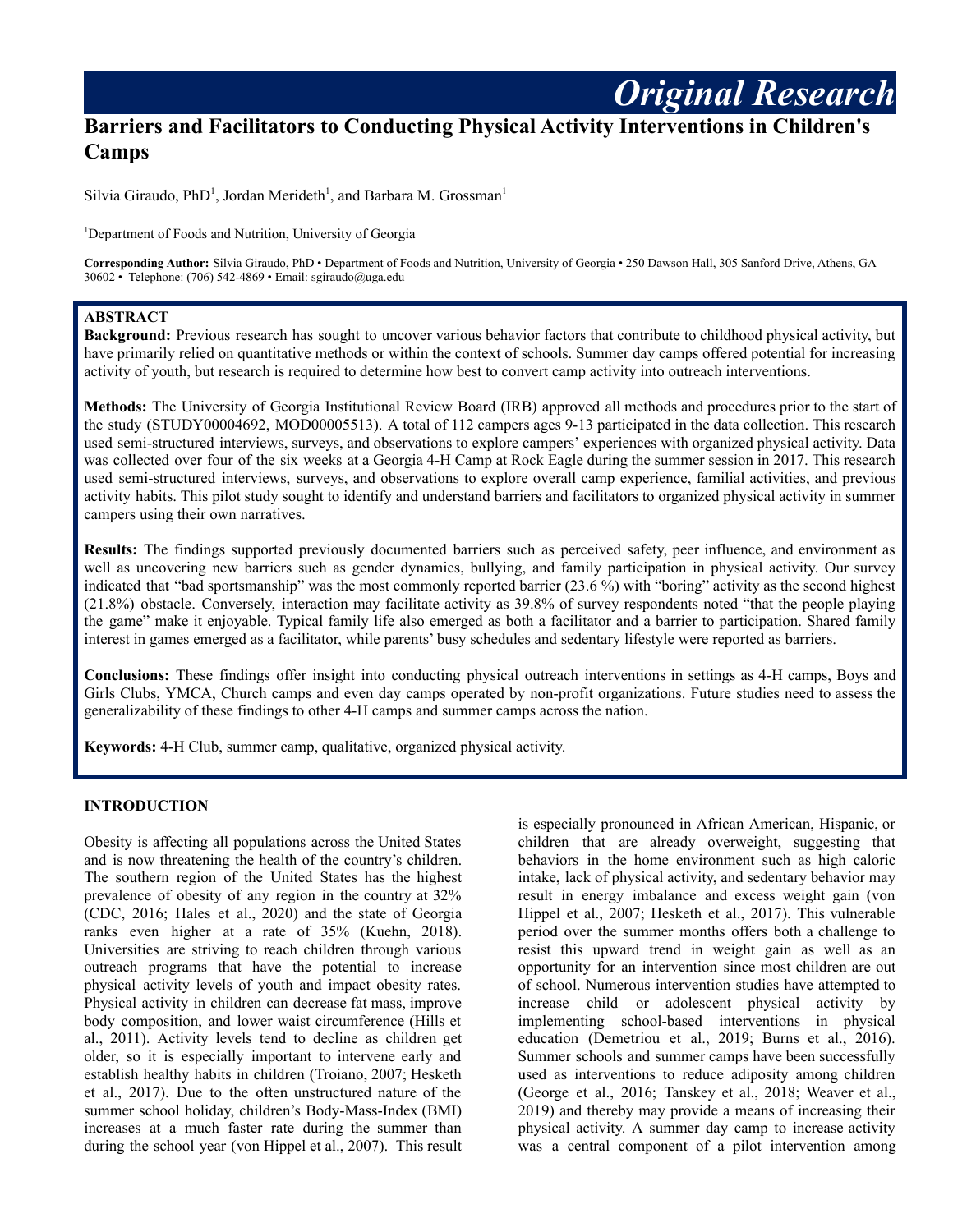youth aged 9-14 years and with a BMI z score >+1 (George et al., 2016). These results are similar to another study in which a skill-building summer camp resulted in both short-term weight loss and long-term weight maintenance (Chen et al., 2016). Hickerson and Henderson examined the physical activity occurring in day and resident summer camps, and how activity levels differed in these camps, based upon demographic characteristics. They demonstrated that male gender, Caucasian race and normal body mass index were significant correlates of increased physical activity. They concluded that youth summer camps have the potential to provide many opportunities for physical activity during the summer months. The structure of camp programs allows for increased physical activity for all participants, despite demographic disparities (Hickerson & Henderson, 2014). Summer camp provides a programmed alternative that can facilitate engaging games and positive peer interactions, which can increase children's willingness to participate in organized activity (Zarrett et al., 2013). Many previous curriculum-based studies have reported positive results (Weaver et al., 2019) reaching youth by integrating more physical activity into established summer programs is a cost effective and highly desirable approach for community practitioners. Examples include Cooperative Extension Agents, local government supported community recreation programs, youth organizations, and summer school interventions.

This pilot study was conducted at a Georgia 4-H Youth Development Camp operated by the University of Georgia Cooperative Extension Service. This unit is part of a nationwide system of networked county offices, land-grant universities, and local, state and federal governments, providing educational and experiential learning for youth through its 4-H programs (USDA, 2019). 4-H offers a unique summer camp experience aimed at providing children an opportunity for adventure, education, and fun during the summer break. Georgia 4-H Camps seek to offer a comfortable learning environment while teaching campers leadership, nutrition, conservation, and physical activity skills through hands-on games and activities (USDA, 2019). The pilot-study camp, Rock Eagle, offered a wide sampling of children throughout the state from a variety of socio-demographic backgrounds. There is minimal research with children, which investigates possible barriers to physical activity in the camp setting, particularly as it relates to their individual experience. The purpose of this study will be to provide information to help communities and camps to properly format outreach interventions, paying particular attention to individuals' stated limitations, and thus increase activity by all.

## **METHODS**

This research used semi-structured interviews, surveys, and observations to explore campers' experiences with organized physical activity. Data was collected over four of the six weeks at a Georgia 4-H Camp at Rock Eagle during a summer session. The University of Georgia Institutional Review Board approved all methods and procedures prior to the start of the study (Study00004692, MOD00005513).

Participants were recruited through random sampling after prior written parental consent. Descriptive observations of camp-organized activities and campers' behaviors were used to design the interview and survey questions. Interviews were conducted with campers who were disengaged with the main activity and discussed overall camp experience, familial activities, and previous activity habits (Appendix A). Interviews followed a semi-structured format, lasted approximately 20-30 minutes, were audio recorded, and transcribed verbatim. Exclusion criteria included campers with physical disabilities or injuries preventing them from engaging in organized activity.

A qualitative survey was used to identify activity trends among the larger majority of campers. Cabins were randomly selected to participate in a short questionnaire that mirrored the topics of the semi-structured interviews (Appendix B). Surveys were administered on the final day of camp and included open-ended questions to which campers responded in writing. Interview and survey analysis followed the constant comparative method (Grove, 1988) and emerging trends were documented as findings.

## **RESULTS**

A total of 112 campers ages 9-13 participated in the study (interviews: n=8, 75% female, 25% male; survey n=104, 62% female, 38% male) (Table 1).

Emergent findings from interview and survey data were separated into the following categories: physical factors, personal interaction, and familial experience (Figure 1).

Physical factors appeared to serve primarily as a barrier to physical activity as some interview participants did not participate due to boredom, climate, or fear of injury. Personal interaction among campers also was a barrier to participation as an individual's personality or bullying from other campers would diminish their desire to engage (Figure 2).

Surveys mirrored this response, as "bad sportsmanship" was the most commonly recorded barrier to participation (23%). Gender dynamics were referenced as both a facilitator and barrier to activity in interviews. A portion of campers noted co-ed games as "more fun" while others mentioned they preferred playing only with their own gender. Interaction may also facilitate activity as 39.8% of survey respondents noted that the people playing the game make it enjoyable and interview participants echoed the importance of peers in their daily lives and activity outside of camp (Figure 3).

#### **DISCUSSION**

These findings reinforced similar themes previously identified such as perceived safety, peers, and environment (Pawlowski et al., 2016) and presented new ideas such as the influence of bullies, gender dynamics, and family participation in physical activity. Our study identifies modifiable factors that an outreach intervention in a camp setting may address to increase participation in physical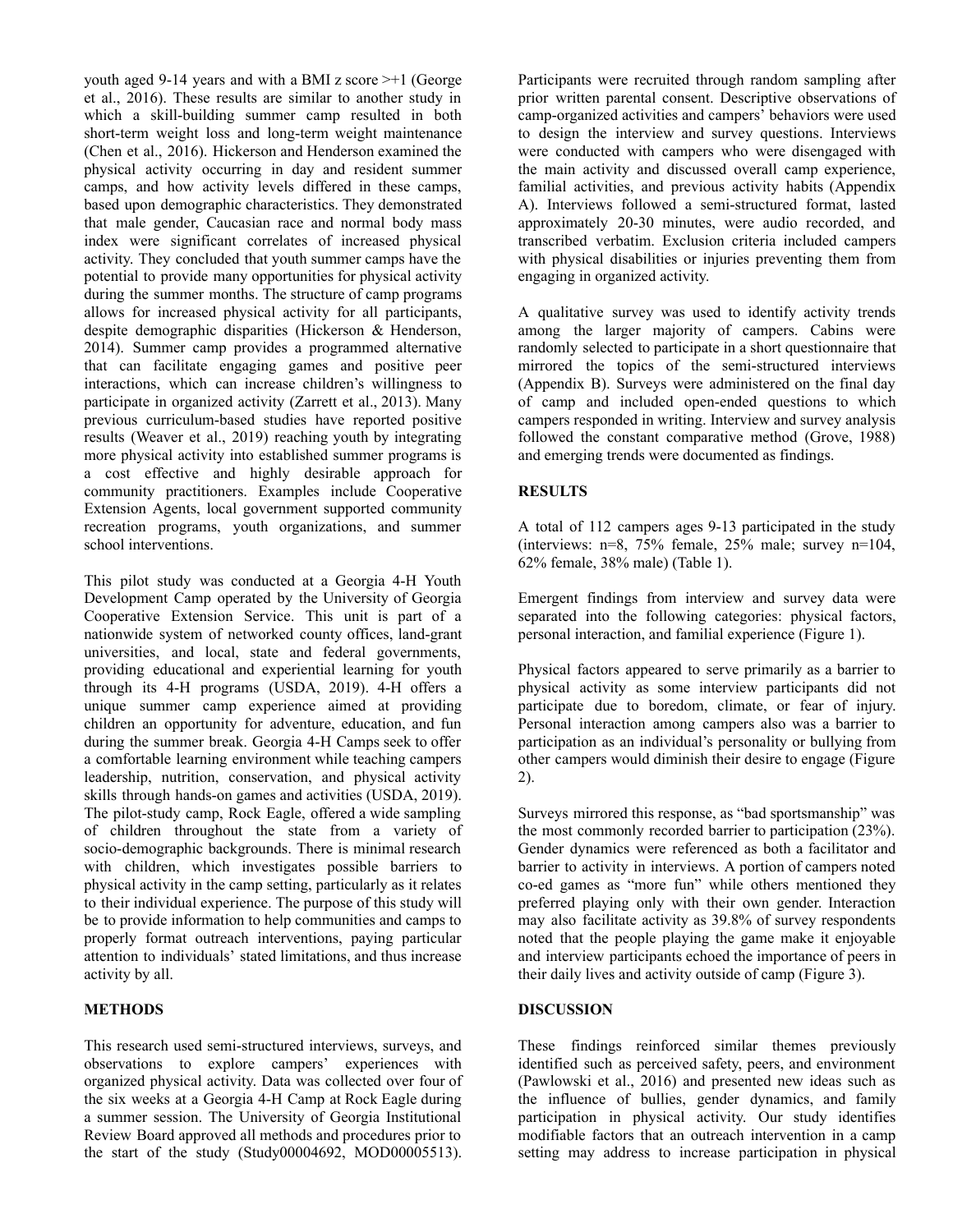activity. Examples include restructuring the schedule to allow campers to change into activity-appropriate clothing and offering alternative activities for campers who prefer smaller groups or who are sensitive to the sun. The camp may also provide counselor training in behavior surveillance, injury prevention, and intervention in negative peer interaction. Outreach professionals may also utilize positive peer interactions by incorporating activities designed to familiarize campers with one another.

The sample was limited by parental consent, access to summer camp, and the selection of counties attending Camp Rock Eagle. Data collection was influenced by participants' comprehension of questions and illegible handwriting on some surveys. The random selection of survey participants represents a limited number of races, ethnicities, and socioeconomic statuses, but represents the distribution common at this camp. These findings do not consider the effect of sociodemographic factors, which may limit physical activity in the home (Hickerson & Henderson,

#### Table 1 *Characteristics of Study Participants*

(2014; Wilk et al., 2018). However, this study does offer suggestions to modifiable risks in the camp setting and contributes to the knowledge base of best practices for training outreach professionals and community members conducting these interventions.

Previous research has identified general barriers to physical activity but has primarily investigated habits of younger children or interventions in the school environment. These studies are often quantitative and do not consider the summer school holiday. Our study used an innovative design that offers the rich, narrative data from qualitative research alongside the larger data set often characteristic of quantitative surveys. The qualitative methods were triangulated using results from observations, interviews, and surveys to give a voice to multiple sources. This allowed the participants the autonomy to formulate personalized thoughts and ideas and aimed for understanding as opposed to simply classifying.

| Characteristic                   | Interview (n)    | Percentage (%)   |                  | Survey (n) Percentage $(\% )$ |
|----------------------------------|------------------|------------------|------------------|-------------------------------|
| Total                            | $8\,$            |                  | 104              |                               |
| Sex                              |                  |                  |                  |                               |
| Male                             | $\sqrt{2}$       | 25               | 39               | 37.5                          |
| Female                           | 6                | 75               | 65               | 62.5                          |
| Age                              |                  |                  |                  |                               |
| $\mathbf{9}$                     | $\,1$            | 12.5             | $\boldsymbol{0}$ | $\boldsymbol{0}$              |
| $10\,$                           | $\overline{2}$   | 25               | 19               | 18.28                         |
| $11\,$                           | 5                | 62.5             | 44               | 42.31                         |
| $12\,$                           | $\boldsymbol{0}$ | $\boldsymbol{0}$ | 35               | 33.65                         |
| 13                               | $\boldsymbol{0}$ | $\boldsymbol{0}$ | 6                | 5.77                          |
| Race/Ethnicity                   |                  |                  |                  |                               |
| <b>Black or African American</b> | $\mathbf{1}$     | 12.5             | 8                | $8\,$                         |
| Hispanic                         | $\boldsymbol{0}$ | $\boldsymbol{0}$ | $\boldsymbol{7}$ | $\boldsymbol{7}$              |
| White                            | 7                | 87.5             | 83               | $80\,$                        |
| Other                            | $\boldsymbol{0}$ | $\boldsymbol{0}$ | $\sqrt{6}$       | $\sqrt{6}$                    |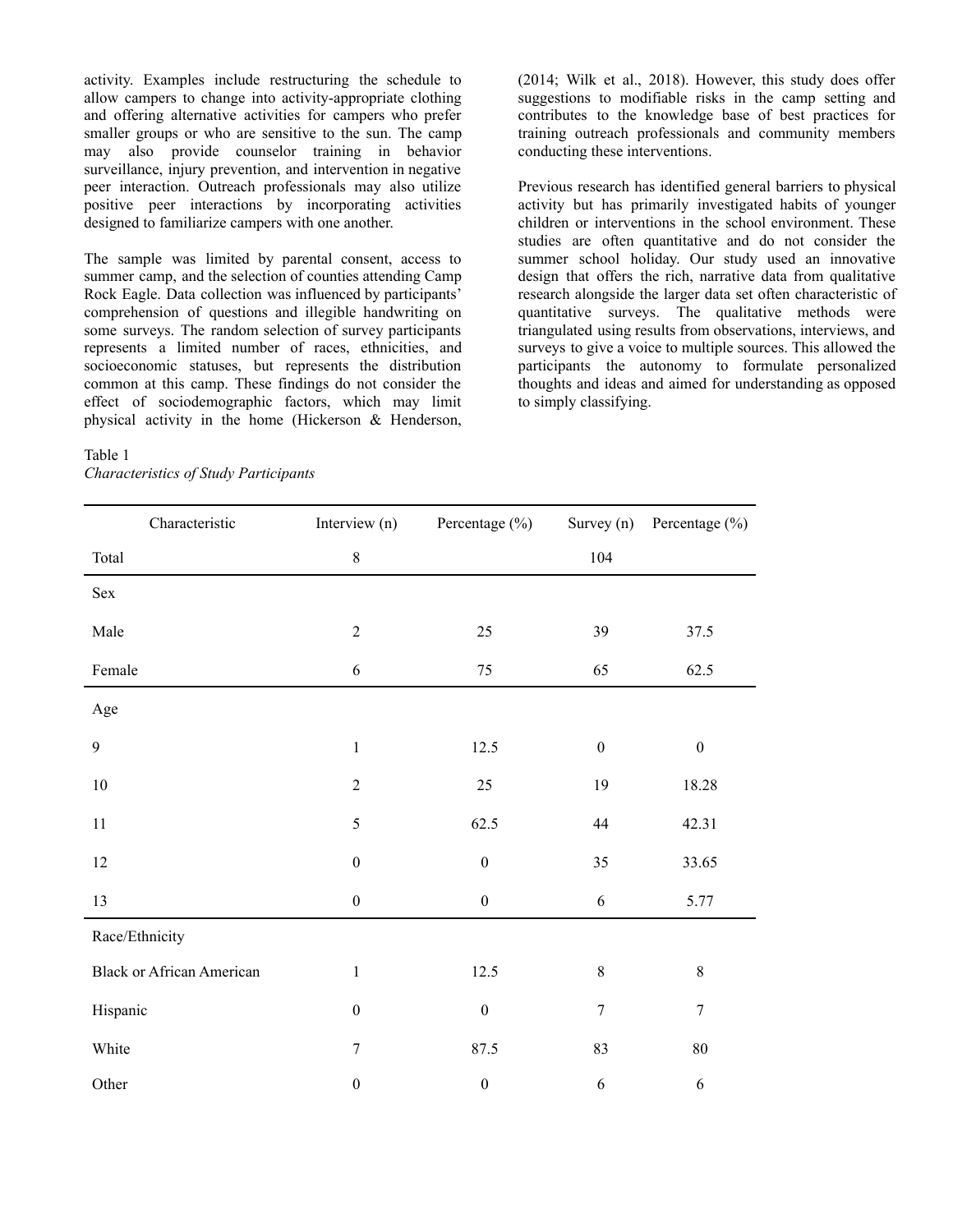## Figure 1 *Emergent findings from interview and survey data*



Figure 2 *Top Nine Survey Responses to "What makes you not want to play a game?"*

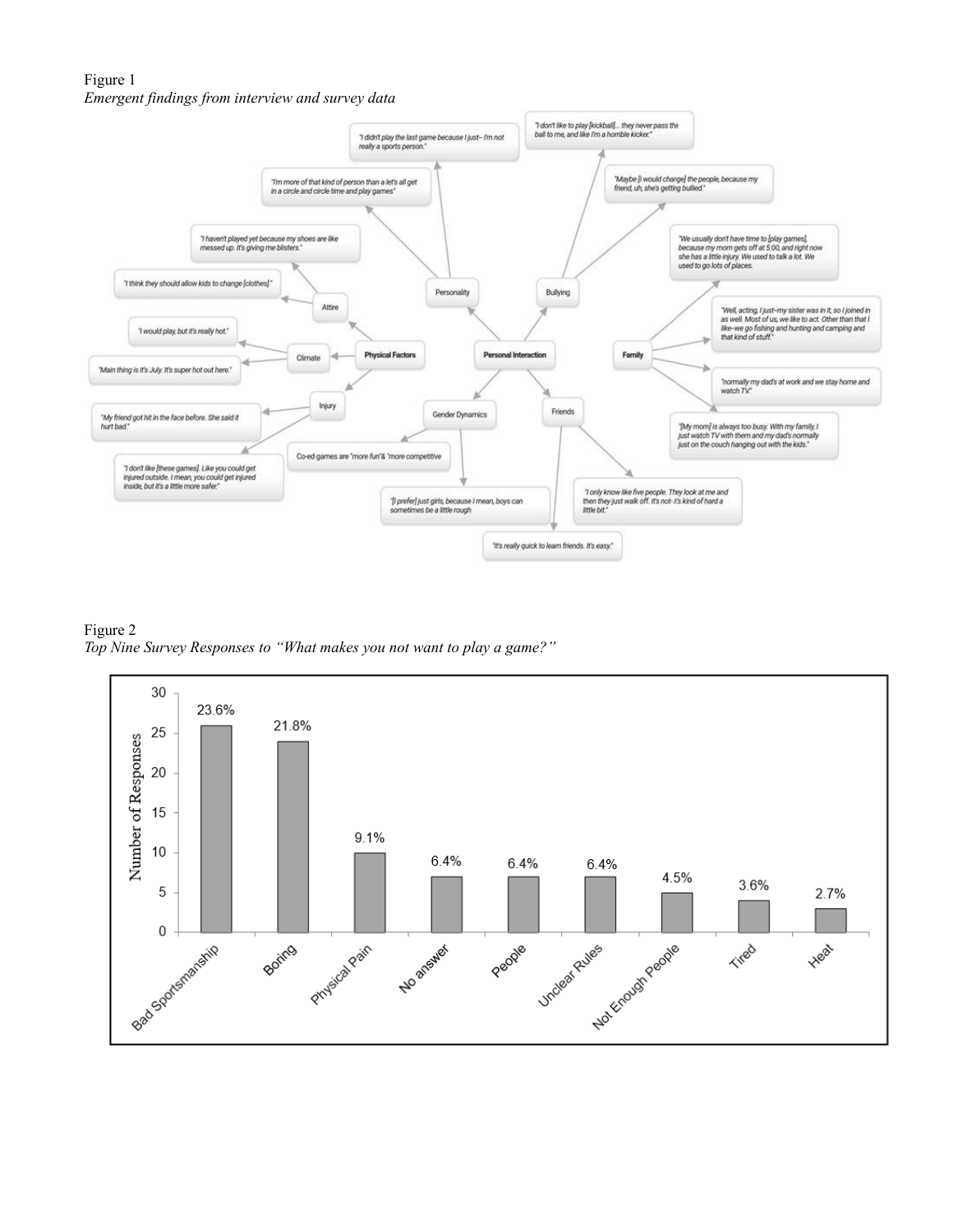Figure 3 *Top Ten Survey Responses to "What makes a game fun?"*



This study builds upon previous quantitative research by uncovering additional barriers to organized physical activity among campers and identifying areas for staffing and facility improvement in conducting outreach interventions with this age group (Hickerson & Henderson, 2014; Pawlowski et al., 2016; George et al., 2016; Chen et al., 2016). The findings offer insight and best practices for outreach intervention programs being conducted in the youth camp environment such as 4-H camps, Boys and Girls Clubs, YMCA, church camps and even day camps operated by non-profit organizations.

#### **Public Health Implications**

The results were significant because the finding identified modifiable factors that the camp should address to increase participation in physical activity of the summer campers. These findings can be used to understand the underlying factors that contribute to childhood inactivity or serve as barriers to engage in physical activity.

Future research should explore the consistency of these findings with summer camp programs in Georgia and across the nation, and investigate similar physical activity factors to determine the generalizability of the current findings. Other potential areas for investigation include determining best intervention outreach practices, conducting a program evaluation of leader training, and eventually designing widely accessible outreach intervention programs conducted in the youth camping environment.

#### **Acknowledgements**

The authors thank the USDA and Georgia 4-H for their support and collaboration under USDA-NIFA grant 2015-09627.

#### **References**

- Burns, R. D., Fu, Y., & Podlog, L. W. (2017). School-based physical activity interventions and physical activity enjoyment: A meta-analysis. *Preventive Medicine,* 103, 84-90.
- Centers for Disease Control and Prevention (CDC). (2016). Adult Obesity Prevalence Maps. Retrieved from <https://www.cdc.gov/obesity/data/prevalence-maps.html>
- Chen, TA, Baranowski, T, Moreno, JP.(2016) Obesity status trajectory groups among elementary school children. *BMC Public Health. 16*:526.
- Demetriou, Y., Reimers, A. K., Alesi, M., Scifo, L., Borrego, C. C., Monteiro, D., & Kelso, A. (2019). Effects of school-based interventions on motivation towards physical activity in children and adolescents: protocol for a systematic review. *Systematic Reviews, 8*(1), 113.
- George, G. L., Schneider, C., & Kaiser, L. (2016). Healthy lifestyle fitness camp: a summer approach to prevent obesity in low-income youth. *Journal of Nutrition Education and Behavior, 48*(3), 208-212.
- Grove, R. W. (1988). An analysis of the constant comparative method. *International Journal of Qualitative Studies in Education, 1*(3), 273-279.
- Hales, C. M., Carroll, M. D., Fryar, C. D., & Ogden, C. L. (2020). Prevalence of obesity and severe obesity among adults: United States, 2017–2018.
- Hesketh, K. R., Lakshman, R., & van Sluijs, E. M. (2017). Barriers and facilitators to young children's physical activity and sedentary behaviour: a systematic review and synthesis of qualitative literature. *Obesity Reviews, 18*(9), 987-1017.